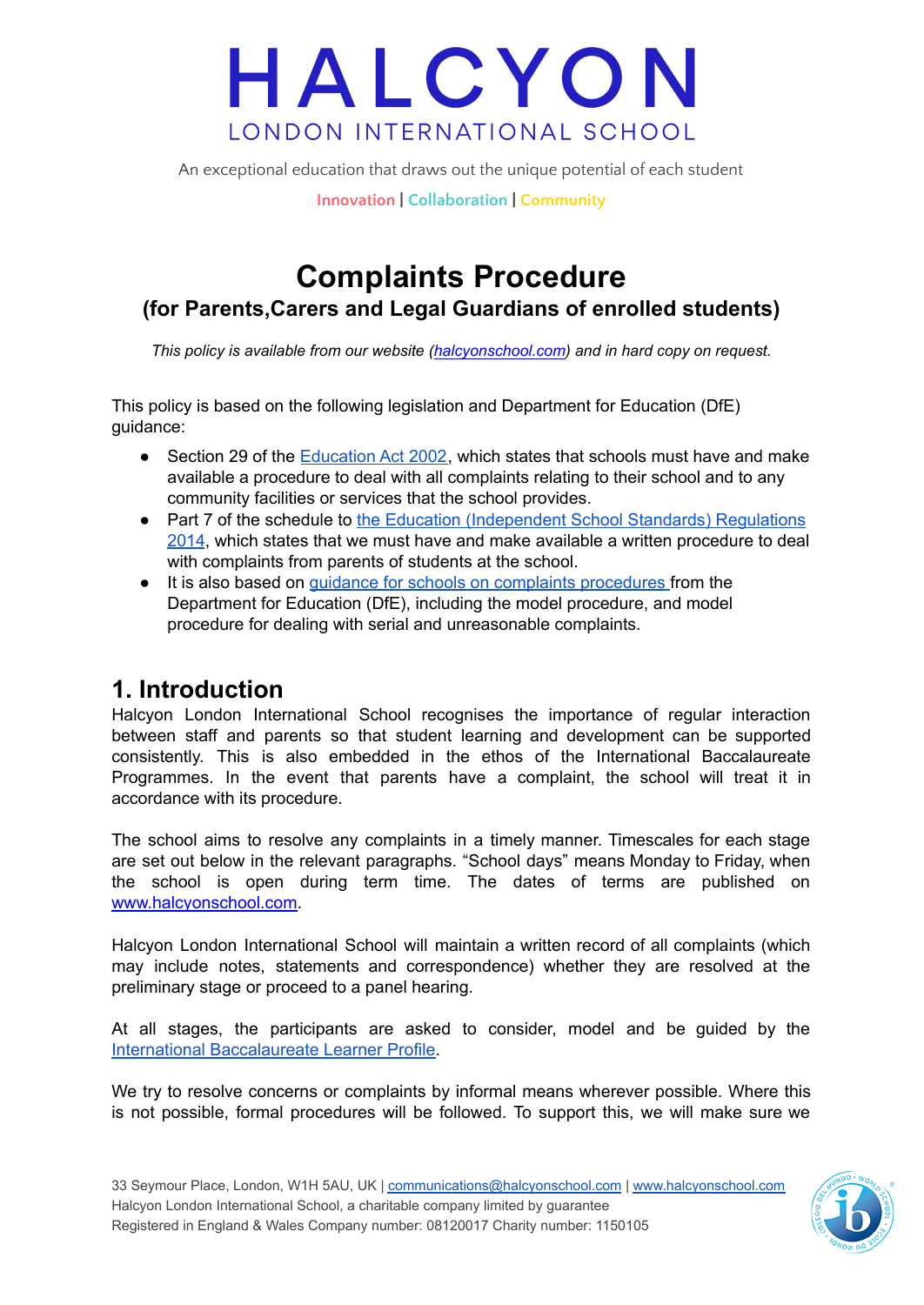An exceptional education that draws out the unique potential of each student

**Innovation | Collaboration | Community**

publicise this policy and make it available on the school website. Throughout the process, we will be sensitive to the needs of all parties involved, and make any reasonable adjustments needed to accommodate individuals.

This policy does **not** cover complaints procedures relating to:

- Admissions
- Statutory assessments of special educational needs (SEN)
- Safeguarding matters
- Exclusion
- Whistle-blowing
- Staff grievances
- Staff discipline

Please see our separate policies for procedures relating to these types of complaints.

#### **2. Stage One: Informal Resolution**

- A. If parents/carers have a complaint or concern they should, in the first instance, contact their child's mentor or the staff member involved. In most cases, the matter will be resolved.
- B. If the parent/carer cannot resolve the matter with the staff member, they should contact the relevant IB Coordinator for academic matters and the Student Wellbeing Leader for wellbeing issues.
- C. If the matter remains unresolved, the parent/carer should contact the Director.
- D. Any complaint made directly to the Director without steps A-C above will normally be referred to the relevant mentor, or staff member, or IB Coordinator or the Student Wellbeing Leader, unless the Director deems it appropriate to deal with the matter personally.
- E. Every effort will be made to find a satisfactory resolution, usually within 15 school days.
- F. The School will keep records of concerns and complaints on the date when they were received and reviewed. The staff member or Director will document the outcome in writing by email or otherwise and send this to the parent/carer.

#### **3. Stage Two: Formal Resolution**

- A. If the complaint cannot be resolved on an informal basis, then the parents should put their complaint in writing to the Director. The Director will decide, after considering the complaint, the appropriate course of action to take. If the complaint is about the Director, the written complaint will be redirected to the Chair of the Board of Trustees.
- B. In most cases the Director will speak to the parents concerned, normally within three school (working) days of receiving the complaint, and will discuss the matter. If possible a resolution will be reached at this stage.

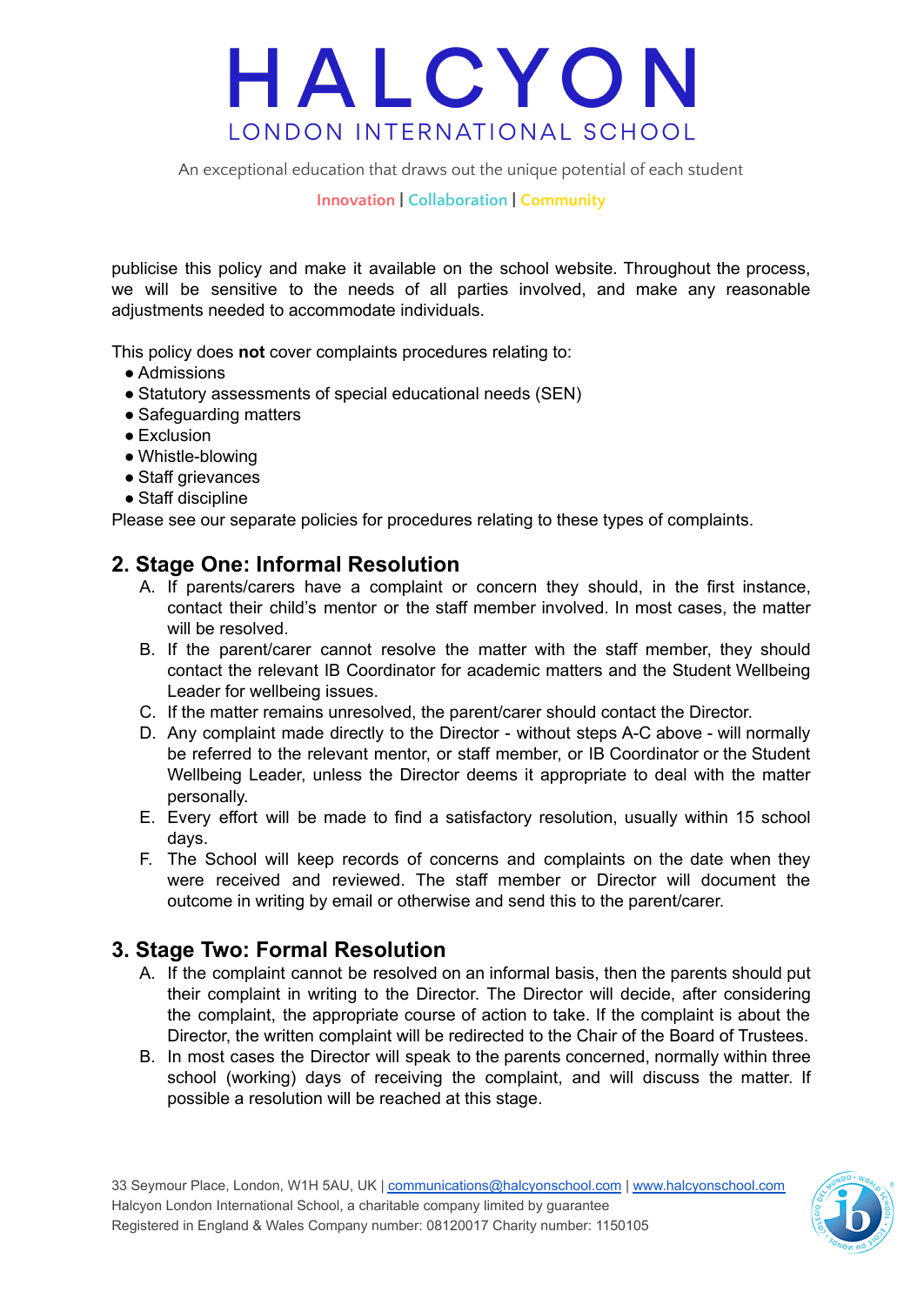An exceptional education that draws out the unique potential of each student

**Innovation | Collaboration | Community**

- C. The Director may need to carry out further investigations.
- D. The Director will keep written records of all meetings and interviews held in relation to the complaint.
- E. Once the Director is satisfied that, so far as is practicable, all of the relevant facts have been established, a decision will be made and parents will be informed of this decision in writing. The Director will also give reasons for the decision.
- F. The Director's aim is to inform any complainant of the outcome of an investigation and the resolution to the complaint within 28 working days from the receipt of the complaint. However, any written complaint received within one month of the end of term or half term is likely to take longer to resolve owing to the school holidays and the unavailability of personnel.
- G. If parents are still not satisfied with the decision, they should proceed to address the issue to the designated representative of the Board of Trustees who will review the situation using the same procedure as the Director. Alternatively the parents may request a formal panel hearing (Stage 3).

#### **4. Stage Three: Complaints Panel Hearing**

- A. If parents seek to invoke Stage 3 (following a failure to reach an earlier resolution) they should put their request in writing to the Chair of the Board of Trustees within five school days of the decision complained of, enclosing all relevant documents, grounds of the complaint and a statement outlining their desired outcome. This request will usually only be considered if the procedures at Stages 1 and 2 have been completed.
- B. Every effort will be made for the panel hearing to take place within 25 school days of receipt of the request, but the panel will not normally sit during half terms or school holidays. Written notification will be sent to parents of the date, time and location of the hearing as soon as reasonably practicable and in any event at least seven school days before the hearing.
- C. The complaints panel's task is to establish the facts surrounding the complaint(s) that has/have been made by considering the documents provided by both parties and any representations made by parents, the Director and, where appropriate, relevant additional information supplied by the Chair of the Board of Trustees. After evaluating the evidence, the panel will either uphold or dismiss the complaint.
- D. It is not within the powers of the panel to make any financial award, nor to impose sanctions on staff, students or parents. The panel may make recommendations on these or any other issues to the Director or to the full Board of Trustees as appropriate.
- E. The Chair of the Board of Trustees will acknowledge a request for a panel hearing within two school days and will then convene the panel as soon as reasonably practicable. The panel will consist of three persons who have not been directly involved in the matters detailed in the complaint. One of these persons will be

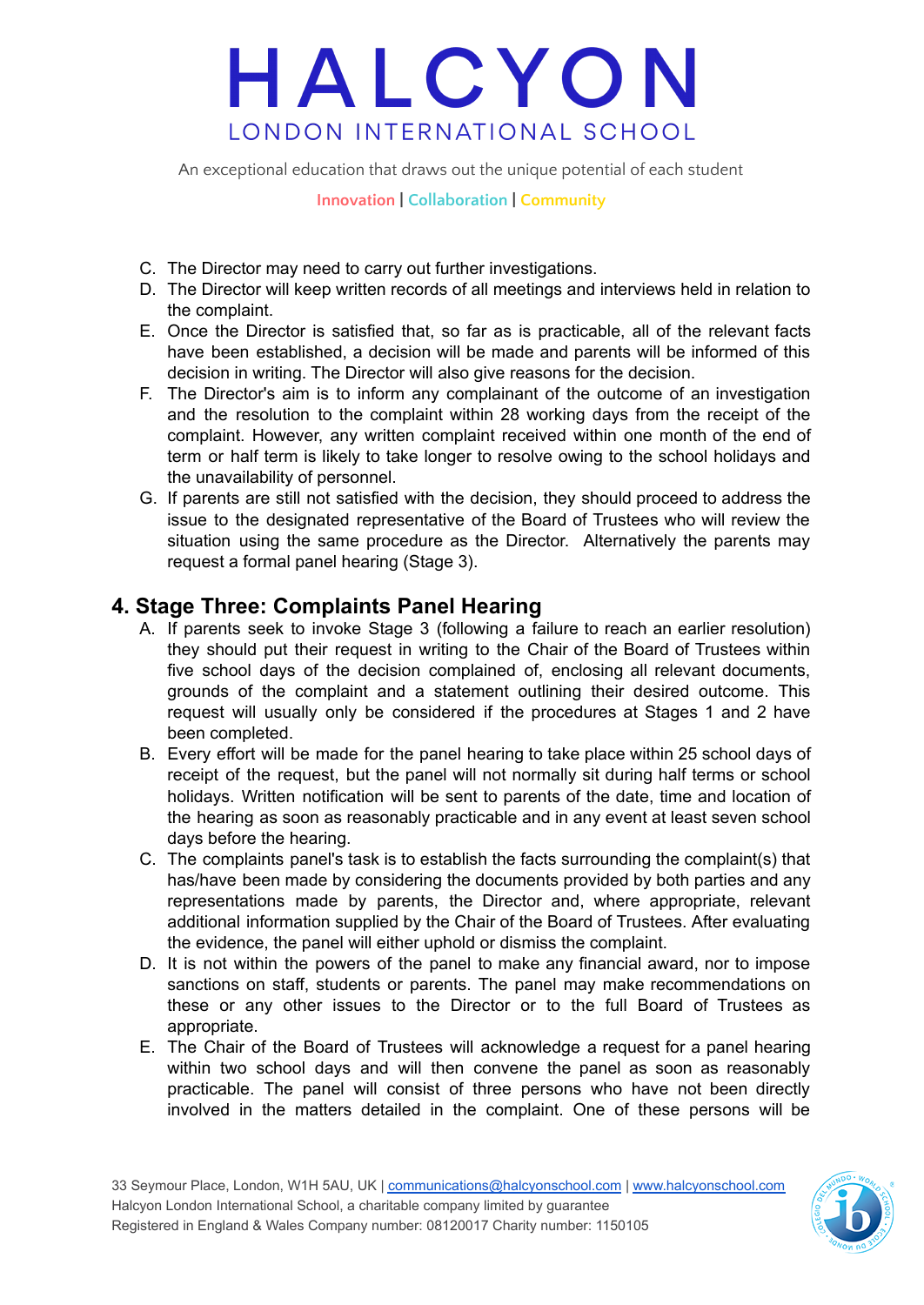An exceptional education that draws out the unique potential of each student

**Innovation | Collaboration | Community**

independent of the management and running of the school. The members of the panel will appoint a chair.

- F. If the panel deems it necessary, it may require that further particulars of the complaint or any related matter be supplied in advance of the hearing. Copies of such particulars shall be supplied to all parties not later than two school days prior to the hearing.
- G. For reasons of support and guidance, parents may be accompanied to the hearing by one other person. This may be a relative, staff member or friend. Legal representation will not normally be appropriate.
- H. The chair will conduct the hearing in such a way as to ensure that all those present have the opportunity of asking questions and making comments in an appropriate manner. All those attending the hearing are expected to show courtesy, restraint and respectfulness or, after due warning, the hearing may be adjourned or terminated at the discretion of the chair. If terminated, the original decision will stand. Any person who is dissatisfied with any aspect of the way the hearing is conducted must say so before the proceedings go any further and his/her comment will be minuted.
- I. If possible, the panel will resolve the parents' complaint immediately, without the need for further investigation.
- J. Where further investigation is required, the panel will decide how it should be carried out and, at the chair's discretion, the hearing may be adjourned.
- K. After due consideration of all the facts they consider relevant, the panel will reach a decision and make recommendations which it shall complete within five school days of the hearing. The panel will notify the parents in writing by email or otherwise of its findings, the reasons for the decision and any recommendations. The decision of the panel will be final. The panel's findings and, if any, recommendations will also be sent in writing to the Director, the Chair of Board of Trustees and where relevant, the person complained of. The decisions, findings and any recommendations will also be available for inspection on the school premises by the Board of Trustees and the Director.

Parents/carers can be assured that all concerns and complaints will be treated seriously and confidentially. Correspondence, statements and records will be kept confidential except in so far as is required of the school by paragraph 33(k) of The Education (Independent School Standards) Regulations 2014): where access is requested by the Secretary of State or where disclosure is required in the course of the School's inspection; or where any other legal obligation prevails.